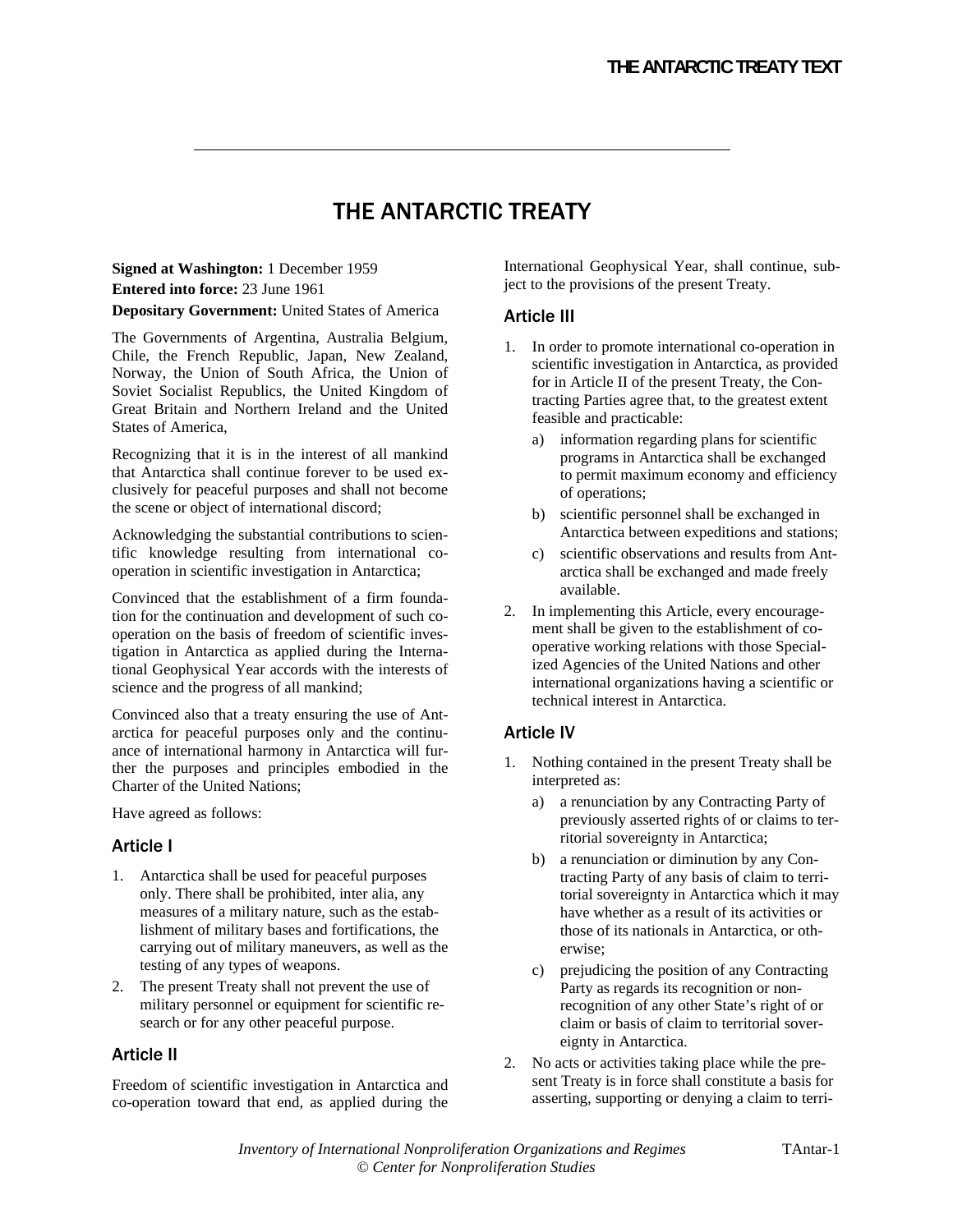torial sovereignty in Antarctica or create any rights of sovereignty in Antarctica. No new claim, or enlargement of an existing claim, to territorial sovereignty in Antarctica shall be asserted while the present Treaty is in force.

# Article V

- 1. Any nuclear explosions in Antarctica and the disposal there of radioactive waste material shall be prohibited.
- 2. In the event of the conclusion of international agreements concerning the use of nuclear energy, including nuclear explosions and the disposal of radioactive waste material, to which all the Contracting Parties whose representatives are entitled to participate in the meetings provided for under Article IX are parties, the rules established under such agreements shall apply in Antarctica.

# Article VI

The provisions of the present Treaty shall apply to the area south of 60o South Latitude, including all ice shelves, but nothing in the present Treaty shall prejudice or in any way affect the rights, or the exercise of the rights, of any State under international law with regard to the high seas within that area.

# Article VII

- 1. In order to promote the objectives and ensure the observance of the provisions of the present Treaty, each Contracting Party whose representatives are entitled to participate in the meetings referred to in Article IX of the Treaty shall have the right to designate observers to carry out any inspection provided for by the present Article. Observers shall be nationals of the Contracting Parties which designate them. The names of observers shall be communicated to every other Contracting Party having the right to designate observers, and like notice shall be given of the termination of their appointment.
- 2. Each observer designated in accordance with the provisions of paragraph 1 of this Article shall have complete freedom of access at any time to any or all areas of Antarctica.
- 3. All areas of Antarctica, including all stations, installations and equipment within those areas, and all ships and aircraft at points of discharging or embarking cargoes or personnel in Antarctica, shall be open at all times to inspection by any observers designated in accordance with paragraph 1 of this article.
- 4. Aerial observation may be carried out at any time over any or all areas of Antarctica by any of

the Contracting Parties having the right to designate observers.

- 5. Each Contracting Party shall, at the time when the present Treaty enters into force for it, inform the other Contracting Parties, and thereafter shall give them notice in advance, of
	- a) all expeditions to and within Antarctica, on the part of its ships or nationals, and all expeditions to Antarctica organized in or proceeding from its territory;
	- b) all stations in Antarctica occupied by its nationals; and
	- c) any military personnel or equipment intended to be introduced by it into Antarctica subject to the conditions prescribed in paragraph 2 of Article I of the present Treaty.

# Article VIII

- 1. In order to facilitate the exercise of their functions under the present Treaty, and without prejudice to the respective positions of the Contracting Parties relating to jurisdiction over all other persons in Antarctica, observers designated under paragraph 1 of Article VII and scientific personnel exchanged under subparagraph 1 (b) of Article III of the Treaty, and members of the staffs accompanying any such persons, shall be subject only to the jurisdiction of the Contracting Party of which they are nationals in respect of all acts or omissions occurring while they are in Antarctica for the purpose of exercising their functions.
- 2. Without prejudice to the provisions of paragraph 1 of this Article, and pending the adoption of measures in pursuance of subparagraph 1 (e) of Article IX, the Contracting Parties concerned in any case of dispute with regard to the exercise of jurisdiction in Antarctica shall immediately consult together with a view to reaching a mutually acceptable solution.

# Article IX

1. Representatives of the Contracting Parties named in the preamble to the present Treaty shall meet at the City of Canberra within two months after the date of entry into force of the Treaty, and thereafter at suitable intervals and places, for the purpose of exchanging information, consulting together on matters of common interest pertaining to Antarctica, and formulating and considering, and recommending to their Governments, measures in furtherance of the principles and objectives of the Treaty, including measures regarding: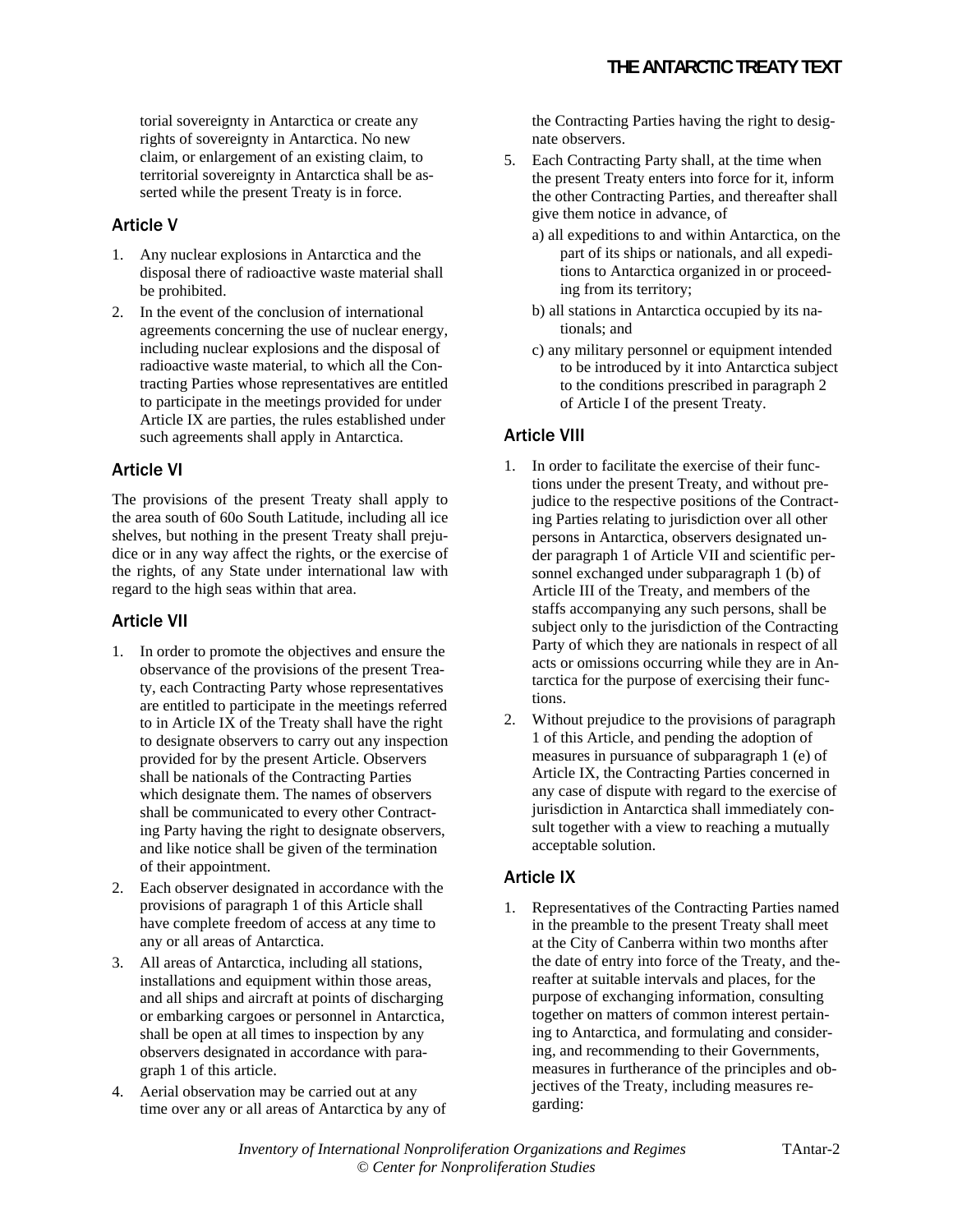- a) use of Antarctica for peaceful purposes only;
- b) facilitation of scientific research in Antarctica<sup>.</sup>
- c) facilitation of international scientific cooperation in Antarctica;
- d) facilitation of the exercise of the rights of inspection provided for in Article VII of the Treaty;
- e) questions relating to the exercise of jurisdiction in Antarctica;
- f) preservation and conservation of living resources in Antarctica.
- 2. Each Contracting Party which has become a party to the present Treaty by accession under Article XIII shall be entitled to appoint representatives to participate in the meetings referred to in paragraph 1 of the present Article, during such time as that Contracting Party demonstrates its interest in Antarctica by conducting substantial scientific research activity there, such as the establishment of a scientific station or the despatch of a scientific expedition.
- 3. Reports from the observers referred to in Article VII of the present Treaty shall be transmitted to the representatives of the Contracting Parties participating in the meetings referred to in paragraph 1 of the present Article.
- 4. The measures referred to in paragraph 1 of this Article shall become effective when approved by all the Contracting Parties whose representatives were entitled to participate in the meetings held to consider those measures.
- 5. Any or all of the rights established in the present Treaty may be exercised as from the date of entry into force of the Treaty whether or not any measures facilitating the exercise of such rights have been proposed, considered or approved as provided in this Article.

# Article X

Each of the Contracting Parties undertakes to exert appropriate efforts, consistent with the Charter of the United Nations, to the end that no one engages in any activity in Antarctica contrary to the principles or purposes of the present Treaty.

### Article XI

1. If any dispute arises between two or more of the Contracting Parties concerning the interpretation or application of the present Treaty, those Contracting Parties shall consult among themselves with a view to having the dispute resolved by negotiation, inquiry, mediation, conciliation, arbitration, judicial settlement or other peaceful means of their own choice.

2. Any dispute of this character not so resolved shall, with the consent, in each case, of all parties to the dispute, be referred to the International Court of Justice for settlement; but failure to reach agreement on reference to the International Court shall not absolve parties to the dispute from the responsibility of continuing to seek to resolve it by any of the various peaceful means referred to in paragraph 1 of this Article.

### Article XII

- 1. a) The present Treaty may be modified or amended at any time by unanimous agreement of the Contracting Parties whose representatives are entitled to participate in the meeting provided for under Article IX. Any such modification or amendment shall enter into force when the depositary Government has received notice from all such contracting Parties that they have ratified it.
	- b) Such modification or amendment shall thereafter enter into force as to any other Contracting Policy when notice of ratification by it has been received by the depositary Government. Any such Contracting Party from which no notice of ratification is received within a period of two years from the date of entry into force of the modification or amendment in accordance with the provisions of subparagraph 1(a) of this Article shall be deemed to have withdrawn from the present Treaty on the date of the expiration of such period.
- 2. a) If after the expiration of thirty years from the date of entry into force of the present Treaty, any of the Contracting Parties whose representatives are entitled to participate in the meetings provided for under Article IX so requests by a communication addressed to the depositary Government, a Conference of all the Contracting Parties shall be held as soon as practicable to review the operation of the Treaty.
	- b) Any modification or amendment to the present Treaty which is approved at such a Conference by a majority of the Contracting Parties there represented, including a majority of those whose representatives are entitled to participate in the meetings provided for under Article IX, shall be communicated by the depositary Government to all the Contracting Parties immediately after the termination of the Conference and shall en-